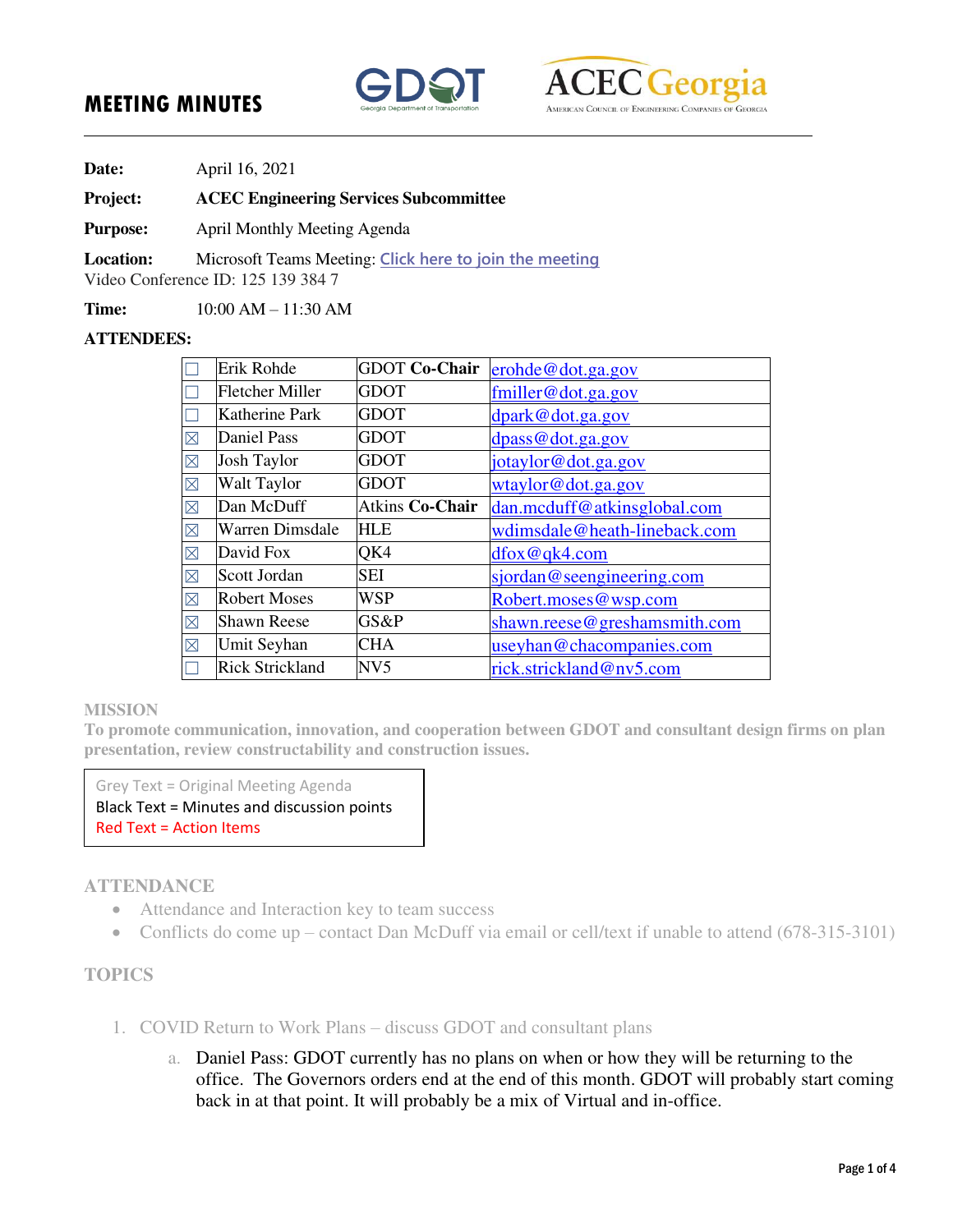

- b. Consultants are a mix of virtual, in-office. Most consultants seem to be planning a hybrid mix coming this summer.
- 2. Discussion
	- a. A+B Contract Evaluation (Agenda add David, Scott, Daniel)
		- oShawn Reese note Gresham Smith has an A+B project in Pickens County. Lots of Construction services task has come from this.
		- oWalt: It is not the intent to for the majority of projects to have A+B. Walt referenced the interoffice memo for A+B Contracts. A+B should be considered for: Widening, Reconstruction, interchange construction and reconstruction, interstate bridge replacements, new location roadway, and projects over 40 million in construction cost. The evaluation tool should be filled out and submitted at
		- o New FPR Checklist has a checkbox requirement for A+B contracting.
		- o Any questions regarding policy or spreadsheet should be sent to Walt Taylor, Erik Rohde or Daniel Pass, he will get to John Handcock.
		- oWalt: A section is being added to the FPR reports for A+B Scoring. The section will address the project type, the Evaluation Tool scoring, and give construction liaison a chance to have input.
		- o Daniel noted the importance of understanding the traffic impacts and road user cost. Daniel noted there is a AASHTO Red Book that discusses Road User cost, and New Jersey has a manual on Road User Cost.
		- oReference to contractor? Bid cost?
		- oWalt asked that all questions on A+b Be submitted by next Friday.
	- b. AASHTOWare issues (Agenda add Robert)
		- oRobert noted 411 is not available for consultants. Josh stated GDOT is working on getting permissions open to consultants, it is expected to take several months.
		- o GDOT is updating budget class report to include all additional information (Unit cost, etc), it should mimic the 411 report. It is expected to be updated soon.
		- oRobert noted having to add the vendor access number is not addressed in the GDOT training video. It would be good to add.
		- $\circ$  Josh: GDOT is talking to infotech about creating a static unit cost that holds for a month until next GDOT update to current unit prices. Currently, unit prices may change every time you run the report.
- 3. Consultant Relations Committee Meeting Discussion
	- a. GDOT Developing PDP Guidance for Signature Sheet assuming PELS approval will address multiple EORs, possible Sept 2021
		- o GDOT is working on a signature sheet that will be added to the plans. It will address multiple EORs on the plans, documenting what section of the plan the EOR is responsible for. The signature sheet may be added September of this year.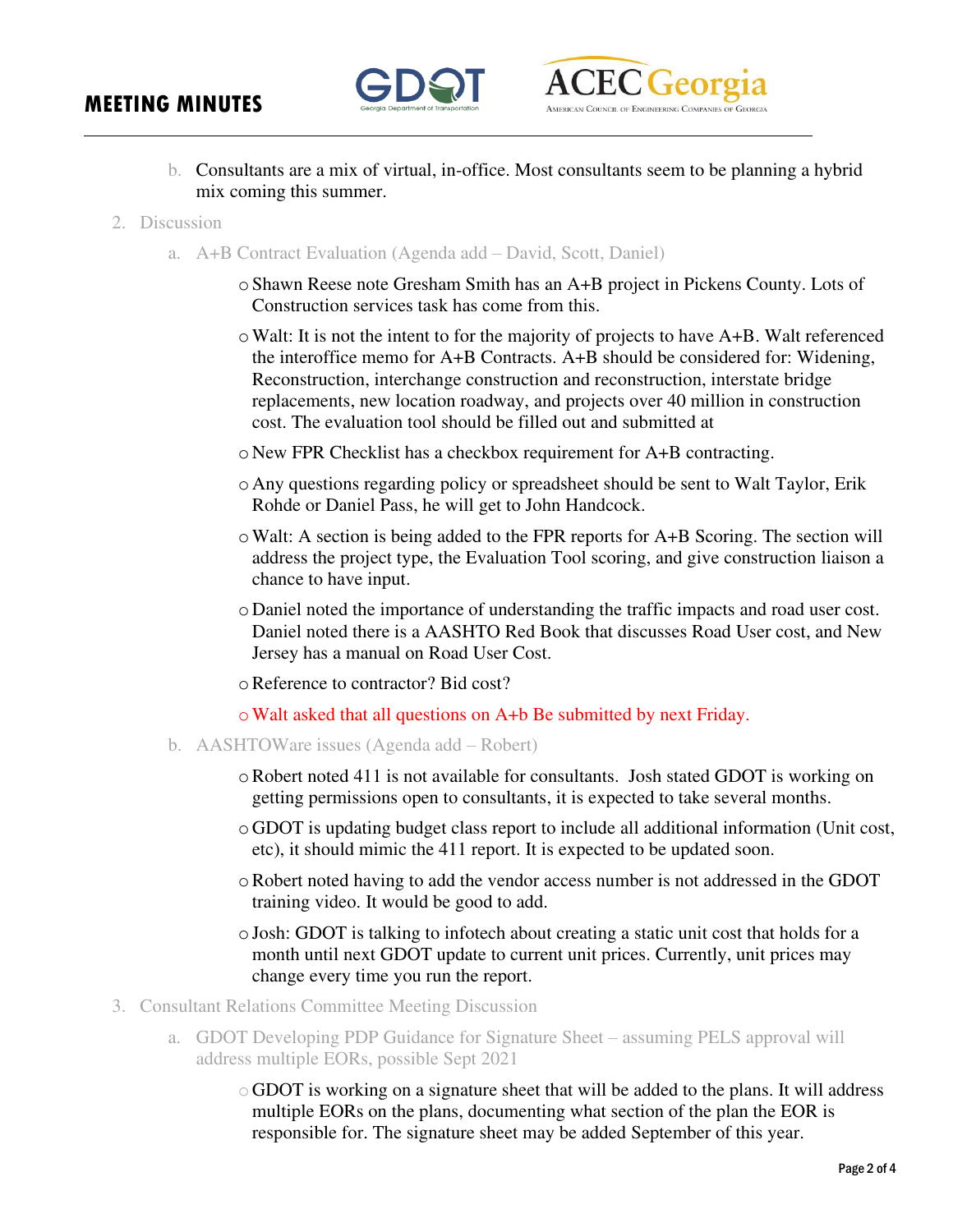

- b. GDOT Working w/ EPD on Level II signing/sealing requirements
- c. Andy Casey is working with team to develop list of common EPD comments
	- o Andy Casey is working with Dewey Richardson to get list of repeated mistakes the EPD is seeing. Current list Andy has is from 2019. Dewy owes Andy a current list of comments.
	- oJosh is working on compiling the list of comments received from EPD on GDOT projects to 1 comprehensive list. Josh may want to have a group session to review the comments and determine what can be done to minimize comments in the future.
	- o GDOT and EPD may need to coordinate and make sure the both entities are requiring the same information on the plans and interpreting it the same way.
- 4. Training and Training Development
	- a. QC of Cost Estimates

### o No progress at this time.

b. Earthwork Calculations

o Need to think about what the deliverable will be with ORD.

- c. Common Engineering Mistakes/Errors in Estimates and Calculations (Katherine Park/Josh Taylor)
	- $\circ$  Josh stated Katherine has material ready, training should become available in the next few weeks. This will cover more of quantity take offs, quantity issues, unit issues, and other common mistakes that are being seen in the cost estimates.
- d. Offer from Training Subcommittee (Kyle Mote/Jeff Baker) should we need any assistance.
	- o Want to help get the word out for any training we create. Need to keep them updated.
- e. Others?

oContinued discussion – guidance on preparing lumps sum estimates?

1. No progress.

oCost Estimate - Quick Reference Guide?

- 1. No Progress.
- 5. Field Plan Reviews current effectiveness, return to in-person thoughts?
	- a. GDOT is trying to improve FPR comments, they are working on GDOT training classes for the reviewers.
	- b. Walt noted FPRs have been effective using teams, participation has been good. No determination on returning to in-person reviews.
	- c. Walt stated in-person FPRs still can be held for Complex projects. Consultants can request an in-person FPR.